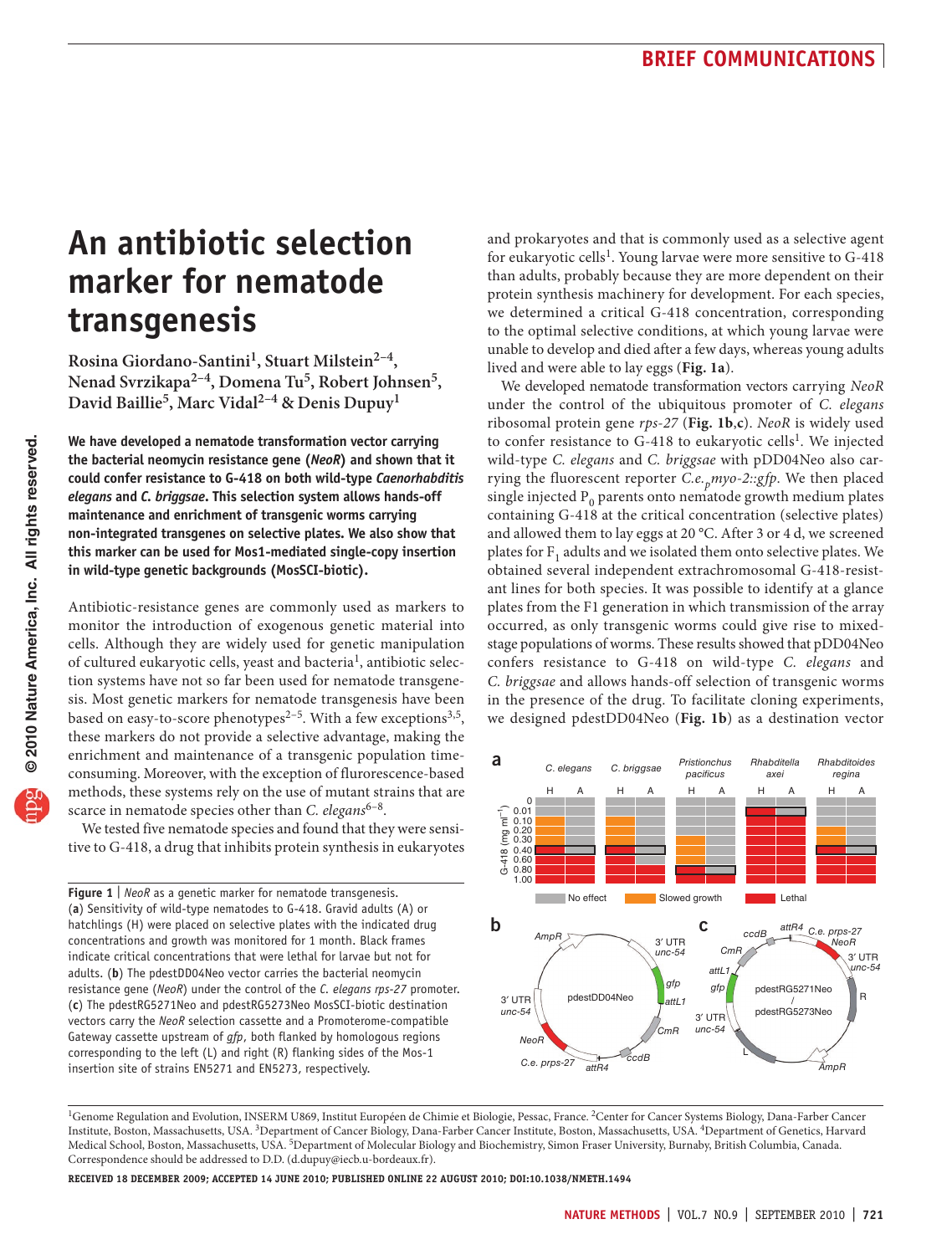## **brief communications**

<span id="page-1-0"></span>**Figure 2** | Enrichment of NeoR transgenic lines in the presence of G-418. (**a**,**b**) Scatter plots from COPAS Profiler sorting of transgenic populations grown on nonselective (top) or selective (bottom) plates for a line carrying a repetitive extrachromosomal array (**a**, DUD0002) or a single-copy insertion of the transgene on chromosome X (**b**, DUD0024). Each data point represents one worm; fluorescence intensity in arbitrary units (AU) is plotted against time of flight (that is, the number of data points collected by the sensor, which is proportional to the size of the worms). The indicated fluorescence intensity threshold separates transgenic from wild-type worms. The percentage of GFP-positive worms relative to the total population and the total number of worms analyzed are shown. (**c**,**d**) Percentage of enrichment of NeoR transgenic worms. The percentage of GFP-positive worms for the indicated strains are plotted (black bars). They are calculated relative to the whole analyzed population ( $n \approx 5,000$  worms; **c**) or population excluding L1 larvae on the basis of size (**d**). Error bars, s.d.; *n* = 3.

for introducing promoters from the Promoterome resource<sup>9</sup> upstream of *gfp*<sup>[10](#page-2-2)</sup>.

To assess the enrichment we could achieve using *NeoR*, we grew extrachromosomal G-418-resistant lines of *C. elegans* and *C. briggsae* on selective plates. Just before starvation, we measured the percentage of transgenic worms

in the populations, on the basis of GFP expression, using a COPAS Profiler (a fluorescence-assisted nematode sorter, Union Biometrica) (**[Fig. 2](#page-1-0)**). When worms were grown on nonselective plates, transgenic worms represented 6.82% of the total popu-lation on average owing to the instability of the array<sup>3</sup> ([Fig. 2c](#page-1-0)). When worms were grown at the critical G-418 concentration, the mean enrichment percentage reached 37.68% (three independent experiments with six *C. elegans* and two *C. briggsae* stable lines each). As the sorter also counted arrested or dead wild-type larvae, this value underestimates the actual enrichment. When we calculated enrichment percentages excluding L1 larvae on the basis of size, worms expressing GFP represented 93.09% of worms from L2 to adults, on average (**[Fig. 2d](#page-1-0)**). The percentage of transgenic worms could reach up to 99.5% and was independent of species and transmission rate. We also carried out preliminary selection experiments in liquid medium (M9 buffer), in which we obtained 25–125-fold enrichment of transgenic worms, after a 1:10,000 dilution with wild-type worms, in one generation (4 d) (**Supplementary Table 1**). To our knowledge, this is the first evidence of a nematode transformation marker allowing nearperfect enrichment of non-integrated transgenic populations.

We obtained G-418-resistant lines by injection of either circular pDD04Neo *pmyo-2::gfp* (yielding transgenic worms with repetitive extrachromosomal arrays) or a complex mixture of linear plasmid and digested conspecific genomic DNA (yielding transgenic worms with complex extrachromosomal arrays). Some progeny of *C. elegans* lines with repetitive extrachromosomal



arrays showed germline morphological defects and lower fertility even in the absence of the drug (data not shown), although the lines could still be efficiently propagated on selective plates over many generations without manual maintenance. This phenotype is unlikely to be a side effect of the expression of *NeoR* itself as extra-chromosomal arrays are silenced in the germline<sup>[3](#page-2-3)</sup>. Conversely, silencing of the pDD04neo array might lead to a co-suppression  $effect<sup>11</sup>$ . This hypothesis is supported by the observation that both *C. elegans* and *C. briggsae* NeoR transgenic lines carrying complex arrays did not show this phenotype. Array composition did not have an effect on the efficiency of G-418 selection (**[Fig. 2c](#page-1-0)**,**d**).

In the course of this work we have maintained more than 12 strains on selective media for several months without observing any adverse effect on the resistant worms other than the accumulation of dead eggs and arrested larvae due to the instability of the extrachromosomal array. There is no indication that G-418 causes harm to non-mosaic transgenic worms that are properly protected by the transgene. However it remains possible that the presence of G-418 in the medium affects the outcome of certain types of experiment. For such cases the use of integrated lines or preselected resistant individuals should overcome the problem.

To test whether this selection system was compatible with the recently described Mos1-mediated single-copy insertion method  $(MosSCI)^{12}$ , we selected two strains with an intergenic Mos1 insertion (EN5271, EN5273). For each of them we built a repair template vector containing the *NeoR* cassette and a *<sub>p</sub>myo-2*::*gfp* transgene between  $\sim$ 1.4 kb of homologous chromosomal DNA from each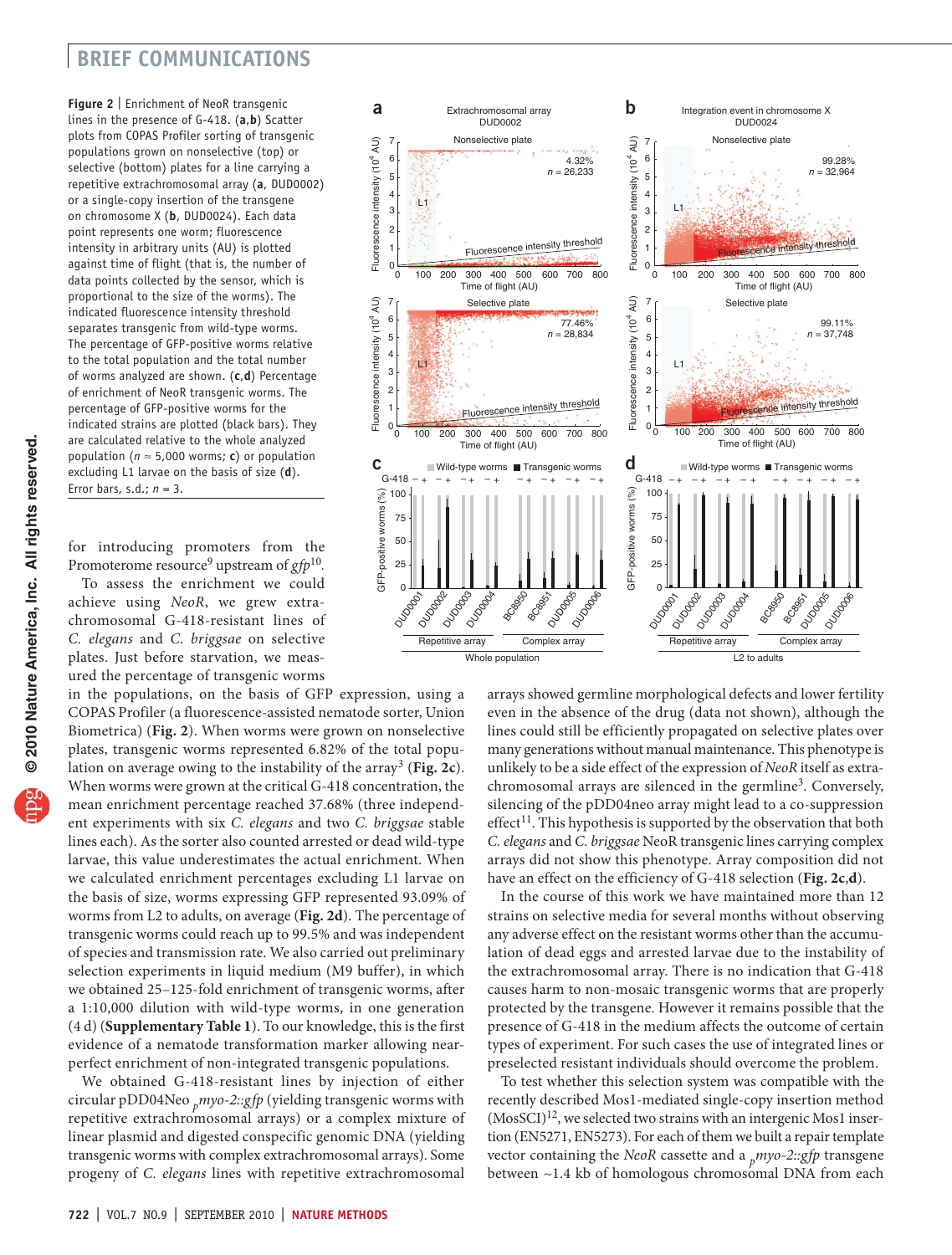flanking side of the Mos1 element insertion site, as described $12$ (**[Fig. 1c](#page-0-0)**). We co-injected these vectors together with a vector encoding a transposase under the control of a heat-shock promoter (pJL44) and a vector carrying *prgef-1::DsRed2* (pCB101). As expected, the obtained extrachromosomal array strains were resistant to G-418 and expressed GFP in the pharynx and DsRed2 in the nervous system. After exposing the worms to heat shock $13$ , we allowed their progeny to proliferate and screened for integration events by identifying G-418-resistant individuals that expressed GFP in the pharynx and did not express DsRed2 (ref. 12). We confirmed insertion events by PCR (**Supplementary Fig. 1**) and checked that the worms carried a single copy of the inserted transgene by quantitative PCR (qPCR) (**Supplementary Figs. 2** and **3**). Thus, we demonstrated that our antibiotic selection system could be used in the context of MosSCI (**[Fig. 2b](#page-1-0)**). This combined MosSCI-biotic method can be used directly on any strain from the NemaGENETAG<sup>14</sup> collection without the need to introduce a mutant *unc-119*, which is typically used as a co-insertion marker for MosSCI, into the genetic background<sup>[1](#page-2-7)2</sup> (**Supplementary Table 2**).

Another commonly used method for *C. elegans* transformation is microparticle bombardment<sup>[3](#page-2-3)</sup>. We did not succeed in using G-418 selection with this technique as clear-cut selection cannot be obtained in excessive crowding conditions and ballistic transformation requires a very large population of target worms.

Antibiotic selection has several advantages over commonly used nematode transformation markers. First, rescue of nonlethal mutations such as *unc-119* or *dpy-5* requires the use of specific mutant backgrounds $3,4$  that might not be appropriate for some biological studies; by contrast, antibiotic resistance can be used with any genetic background including transgenic or mutant strains of interest. Second, maintenance and enrichment of nonintegrated transgenic lines using existing markers is done by manually picking transgenic worms. This process is time consuming and may limit experiments that need many transgenic worms.

It is also possible that antibiotic resistance markers might prove useful for nematodes other than *C. elegans* and *C. briggsae*. Commonly used markers rely on mutant strains or dominant alleles, which are not always available for other nematode species, although some genes such as *C.e.rol-6(su-1006)* and *C. elegans* fluorescent reporters have been shown to work in other Caenorhabditis species<sup>8</sup>. Although many efforts have been made to apply *C. elegans* transgenesis methods to other species, the lack of a convenient selection system remains a limitation for comparative and evolutionary studies<sup>6-8</sup>. Here we have shown that five nematode species are sensitive to G-418; it should therefore be possible to use a common G-418 resistance marker for transgenesis in other species as well.

Finally, the use of antibiotic resistance markers for nematode transgenesis can be expanded to other drugs<sup>15</sup>, which should enable the development of a wide range of powerful applications.

## **Methods**

Methods and any associated references are available in the online version of the paper at http://www.nature.com/naturemethods/.

*Note: Supplementary information is available on the Nature [Methods](http://www.nature.com/naturemethods/) website.*

### **Acknowledgments**

Supported by the Program INSERM "Avenir" (D.D.), la Fondation Bettencourt-Schueller (D.D.), le Conseil Régional d'Aquitaine (D.D.), la Fondation pour la Recherche Médicale (D.D.), Natural Science and Engineering Research Council of Canada (D.B.) and le Ministère Français de l'Enseignement de la Recherche et des Technologies (R.G.-S.). We thank I.A. Hope, J. Ewbanks and J.L. Bessereau for discussions and access to facilities; and T. Leste-Lasserre and G. Drut for discussion about qPCR. EN5271 and EN5273 and MosSCI related plasmids were provided by J.L. Bessereau (INSERM U1024, Institute of Biology of the École Normale Supérieure). The *Caenorhabditis* Genetics Center, which is funded by the National Center for Research Resources of the US National Institutes of Health, provided the nematode species.

#### **AUTHOR CONTRIBUTIONS**

S.M. and N.S. performed preliminary experiments under the supervision of M.V. D.D. designed and supervised the project and constructed the pDD04neo vector with N.S. Microinjections were performed by R.G.-S. and D.T. under the supervision of D.D., D.B. and R.J. R.G.-S. constructed MosSCI-biotic related vectors, characterized the transgenic worms and wrote the manuscript with D.D.

#### **COMPETING FINANCIAL INTERESTS**

The authors declare no competing financial interests.

**Published online at http://www.nature.com/naturemethods/. Reprints and permissions information is available online at http://npg.nature. com/reprintsandpermissions/.**

- <span id="page-2-0"></span>1. Colbere-Garapin, F., Horodniceanu, F., Kourilsky, P. & Garapin, A.C. *J. Mol. Biol.* **150**, 1–14 (1981).
- 2. Mello, C.C., Kramer, J.M., Stinchcomb, D. & Ambros, V. *EMBO J.* **10**, 3959–3970 (1991).
- <span id="page-2-3"></span>3. Praitis, V., Casey, E., Collar, D. & Austin, J. *Genetics* **157**, 1217–1226 (2001).
- 4. Thacker, C., Sheps, J.A. & Rose, A.M. *Cell. Mol. Life Sci.* **63**, 1193–1204 (2006).
- 5. Granato, M., Schnabel, H. & Schnabel, R. *Nucleic Acids Res.* **22**,
- 1762–1763 (1994).
- 6. Schlager, B., Wang, X., Braach, G. & Sommer, R.J. *Genesis* **47**, 300–304 (2009).
- 7. Zhao, Z. *et al. Genetics* **184**, 853–863 (2010).
- 8. Streit, A. *et al. Genetics* **152**, 1573–1584 (1999).
- <span id="page-2-1"></span>9. Dupuy, D. *et al. Genome Res.* **14**, 2169–2175 (2004).
- <span id="page-2-2"></span>10. Fire, A., Kondo, K. & Waterston, R. *Nucleic Acids Res.* **18**, 4269–4270 (1990).
- <span id="page-2-4"></span>11. Dernburg, A.F., Zalevsky, J., Colaiacovo, M.P. & Villeneuve, A.M. *Genes Dev.* **14**, 1578–1583 (2000).
- <span id="page-2-5"></span>12. Frokjaer-Jensen, C. *et al. Nat. Genet.* **40**, 1375–1383 (2008).
- <span id="page-2-6"></span>13. Robert, V.J., Katic, I. & Bessereau, J.L. *Methods* **49**, 263–269 (2009).
- <span id="page-2-7"></span>14. Bazopoulou, D. & Tavernarakis, N. *Genetica* **137**, 39–46 (2009).
- <span id="page-2-8"></span>15. Semple, J.I., Garcia-Verdugo, R. & Lehner, B. *Nat. Methods* advance online publication, doi:10.1038/nmeth.1495 (22 August 2010).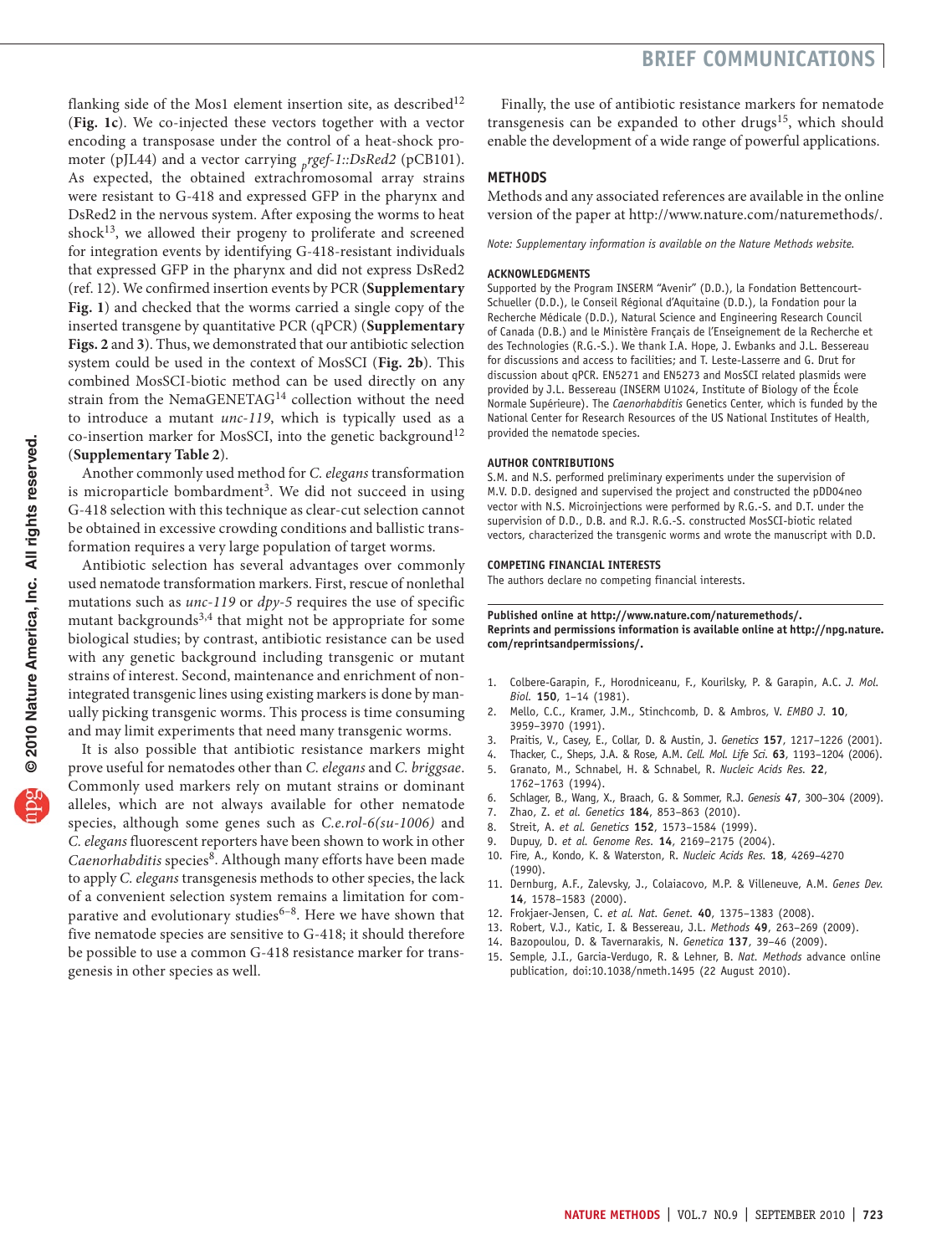## **ONLINE METHODS**

**Worm strains.** Repetitive extrachromosomal array lines were obtained after injection of 100 ng μl −1 pDD04Neo *pmyo2::gfp* into *C. elegans* N2. *C. briggsae* carrying complex extrachromosomal arrays were obtained after injection of 0.8 ng  $\mu$ l<sup>-1</sup> pDD04Neo <sub>*p</sub>myo2::gfp* and 60 ng μl<sup>−1</sup> conspecific genomic DNA,</sub> both digested with SmaI. *C. elegans* carrying complex extrachromosomal arrays were obtained after injection into CB907 of 0.4 ng μl −1 pDD04Neo *pmyo2::gfp*, 30 ng μl −1 conspecific genomic DNA, both digested with SmaI and pCeh361 at 40 ng  $\mu$ l<sup>-1</sup>. For MosSCI experiments, lines were obtained after injection of 30 ng μl −1 pRG5271Neo *pmyo-2::gfp* (or pRG5273Neo *pmyo-2::gfp*), 30 ng  $\mu$ l<sup>-1</sup> pCB101 and 30 ng  $\mu$ l<sup>-1</sup> pJL44 into EN5271 (or EN5273). Injected  $P_0$  parents were moved onto selective plates at the critical concentration of G-418 (0.4 mg ml−1) and allowed to proliferate. Plates were screened between 4 d and 1 week for resistant  $F_1$  progeny. Once lines were established, they were maintained on 13-cm selective plates by chunking or by picking individuals (**Supplementary Table 3**).

## **Critical G-418 concentration and enrichment experiments.**

Selective plates were made as follows: G-418 (Gibco, Invitrogen) from a 50 mg ml−1 solution in water was added to standard nematode growth medium (NGM) before pouring (50–55 °C). Plates were left for 1 d at room temperature (20–22 °C). We use a 5× concentrated *E. coli* OP50 culture to seed the plates as the bacteria lawn does not develop in the presence of G-418. Before seeding, plates were allowed to dry for 20–30 min under a sterile hood. We added 1 ml 5× concentrated bacteria culture to a 13-cm plate, 300 μl to a 5-cm plate and 50 μl to a 2.5-cm plate. The bacteria lawn was allowed to dry under the sterile hood. Plates were stored at 20–22 °C for immediate use or at 15 °C when used in the following weeks (we stored plates at 15 °C for up to 3 weeks). We took all precautions to avoid bacterial contamination on selective plates as resistant bacteria seem to degrade G-418 and protect worms from the drug. To test the sensitivity of wild-type nematodes to G-418, we put ten hatchlings or ten gravid adults onto 5-cm selective plates at different concentrations from 0.01 mg ml<sup>-1</sup> to 2 mg ml<sup>-1</sup>. Their growth was monitored for up to 1 month. The critical concentration corresponds to the G-418 concentration at which hatchlings die while young adults live and can lay eggs. For enrichment experiments (**[Fig. 2c](#page-1-0)**,**d**), three individuals were moved onto 5-cm selective plates or NGM plates (nonselective) and allowed to proliferate at 20 °C. To generate scatter plots (**[Fig.](#page-1-0) 2a**,**b**), three individuals were moved onto 13-cm selective plates or nonselective plates and allowed to proliferate at 20 °C. Upon exhaustion of the bacteria lawn the mixed-stage population was analyzed using a COPAS Profiler (Union Biometrica). At this point, populations were composed of several thousand worms. For all the experiments, selective plates were rejected if contaminated with resistant bacteria.

For enrichment experiments in liquid media, we used synchronized populations of L1 larvae. L1 larvae were obtained by hypochlorite treatment of gravid adults followed by incubation of the released eggs overnight in M9 buffer. We mixed a synchronized population of wild-type *C. elegans* L1 larvae and 10 L1 larvae carrying a single copy insertion of the transgene (DUD0029) into M9 supplemented with 0.4 mg ml−1 G-418 without food (bacteria). Worms were incubated at 20 °C under agitation. By day four, worms were harvested and plated onto NGM plates. After 2 d, when living worms had reached adulthood, we counted wild-type and transgenic worms based on the presence or absence of GFP (**Supplementary Table 1**).

**MosSCI-biotic.** The presence of Mos1 insertions in lines EN5271 and EN5273 was verified by PCR with primers annealing inside (oJL115) and outside Mos1 (oVR261 and oVR266, respectively). Repair templates were built following the MosSCI protocol<sup>[1](#page-2-4)2</sup> and contained *pmyo-2::gfp* and *prps-27::NeoR::3*′*UTR unc-54* flanked by the right and left sides of the Mos1 insertion locus (**Supplementary Table 4**). We established stable lines *kr5271 I;Ex[pCB101;pRG5271Neo pmyo-2::gfp;pJL44]* and *kr5273 X;Ex[pCB101;pRG5273Neo pmyo-2::gfp;pJL44]* that could properly be propagated on selective plates (0.4 mg ml<sup>-1</sup> G-418). As expected, all of these lines were resistant to G-418, and expressed GFP in the pharynx and DsRed2 in the nervous system. Selective plates containing mainly young adults were heat-shocked in a water bath for 1 h at 33 °C, allowed to recover for 1 h at 15 °C and heat-shocked again for 1 h at 33 °C (ref. 13). This treatment triggered the expression of the transposase and consequently the mobilization of Mos1. After one night at 15 °C, pools of 20 young adults were transferred to fresh selective plates and allowed to proliferate at 20–22 °C. When worms were about to be starved, a quarter of each plate was chunked to a new selective plate. Worms were allowed to starve at 20–22 °C again. At this point, a small chunk was transferred to a new plate and worms were screened under a fluorescence scope. Worms expressing GFP in the pharynx but lacking DsRed2 expression in the nervous system were retained as integration events for further analysis. Because this experiment leads to excessive crowding conditions, some plates contained escaper worms lacking GFP and DsRed2 expression. To confirm that these worms did not represent complex insertion events, we isolated some of them on selective plates. None of the isolated escapers gave rise to resistant progeny. From this point we only considered as potential integration events resistant worms expressing GFP in the pharynx.

**PCR analysis of MosSCI-biotic insertion events.** To confirm that the transgene was inserted in the right locus and that these worms had lost the extrachromosomal array, we performed single-worm PCR with two pairs of primers (**Supplementary Fig. 1**). For insertion events in line EN5271, primers org115 (anneals in *unc-54* 3′ UTR downstream of *NeoR*) and org146 (anneals in the genome outside the right recombination region) give a PCR product of 1.4 kb if the transgene is inserted in the right locus. Primers M13F (anneals in the repair template backbone) and org99 (anneals in the left recombination region) give a PCR product of 1.5 kb if the extrachromosomal array is present. For insertion events in line EN5273, primers org115 and org145 (anneals in the genome outside the right recombination region) give a PCR product of 1.7 kb if the transgene is inserted in the right locus. Primers M13F and org103 (anneals in the left recombination region) give a PCR product of 1.5 kb if the extrachromosomal array is present (**Supplementary Table 5**).

**Quantitative PCR analysis of MosSCI-biotic insertion events.** All of the lines obtained by MosSCI-biotic were resistant to G-418, as expected. To confirm that resistance was conferred